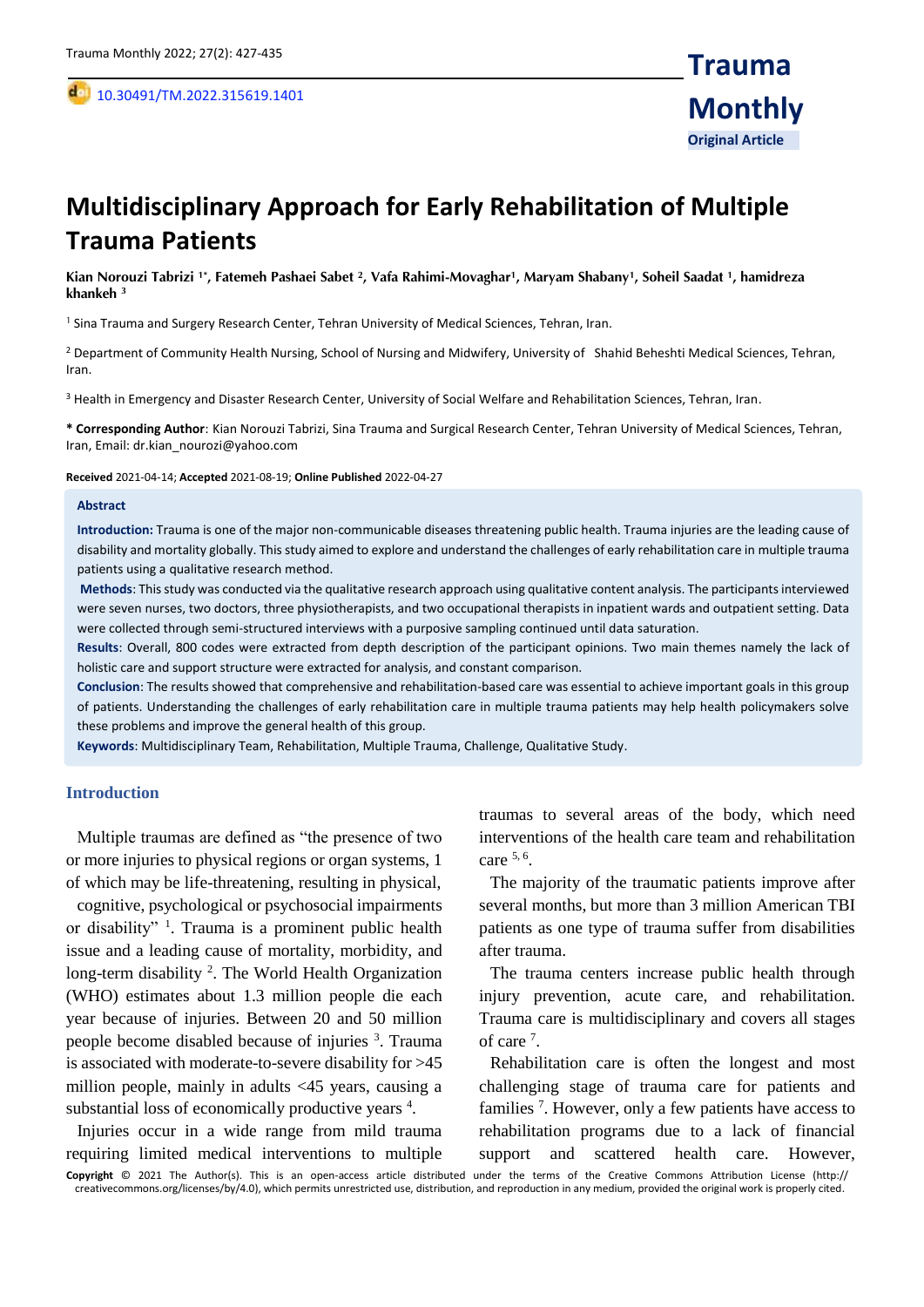rehabilitation services focus on a specific injury, but there are patients with multiple injuries in rehabilitation care  $^8$ .

In addition, rehabilitation services are created based on specific patterns of injury or functional disorders. Therefore, providing care for multiple injuries can be challenging. Similarly, most rehabilitation literature has examined interventions for specific trauma conditions. A few quantitative studies have examined the effectiveness of multidisciplinary rehabilitation programs for patients with multiple injuries 7.

According to some studies on the need to recognize the challenges in providing injury care from the perspective of the caregiver team  $9, 10$ , it is necessary better understand the challenges of this significant phenomenon in traumatic people. Although there are extensive studies with little plan on the epidemiology of traumatic patients, few qualitative studies have been conducted on the challenges of rehabilitation care from the perspective of the care team in traumatic patients. Therefore, due to the need to acquire knowledge about this important phenomenon, this study was conducted to understand the challenges of early rehabilitation care in multiple trauma patients from the perspective and experience of a multidisciplinary team.

# **Methods**

This study was conducted using a qualitative design with a content analysis approach to understand the challenges of rehabilitation care based on the experiences of caregivers. Content analysis is one of the many research methods in textual data analysis. In this study, conventional content analysis was used. Conventional content analysis is commonly used in the design of a study that aims to describe a phenomenon. This design is usually appropriate when existing theories or research texts on a phenomenon are limited. Researchers refuse to use preconceived categories and instead allow categories and their names to be derived from data  $11$ .

# **Participants**

A purposive sampling technique was used in this study, participants included nurses, practitioners, physiotherapy, and occupational therapists in inpatient wards and outpatient trauma that explain the process of care based rehabilitation the house in patients with

spinal cord injury were interviewed. Participants in this study were selected from two specialized hospitals under the supervision of Tehran University of Medical Sciences by purposeful sampling. The two selected centers for sample selection were major and important referral ones for the treatment and care of trauma patients in Iran.

# **Information collection methods**

The data collection method was performed using indepth semi-structured individual and face-to-face interviews. The interview began with the health team through a semi-structured method and an open-ended question based on the main research question. It gradually proceeded based on data analysis and indepth and follow-up questions regarding facilitators and barriers to rehabilitation care for traffic casualties. Data collection lasted about nine months, from June 2016 to July 2016. The duration of the interviews was between 25-45 minutes, depending on the ability of participants to interview. The interviews were conducted by the first author in Persian and then translated into English. The interviews were recorded on a tape recorder and transcribed verbatim after each session. The main interview question included "What do you think hinders recovery care from reaching the patient's desired care level?" In addition, exploratory questions were used to clarify the participants' answers during the interview  $11$ .

# **Ethical considerations**

The proposal for this study was approved by the Ethics Committee of the Research Council of the Trauma and Surgery Research Center of Sina Hospital, Tehran, Iran. The purpose and method of the study were stated for the ones participating in the study. In addition, in the research process, participants could withdraw from the study at any time without any penalty or loss. Written informed consents were taken from those participating in the study, and they were also allowed to record interviews. Participants in the study were assured that their information would be kept confidential.

# **Data analysis**

The content analysis approach was used to analyze the data. Content analysis as a research technique involves specialized methods in processing scientific data.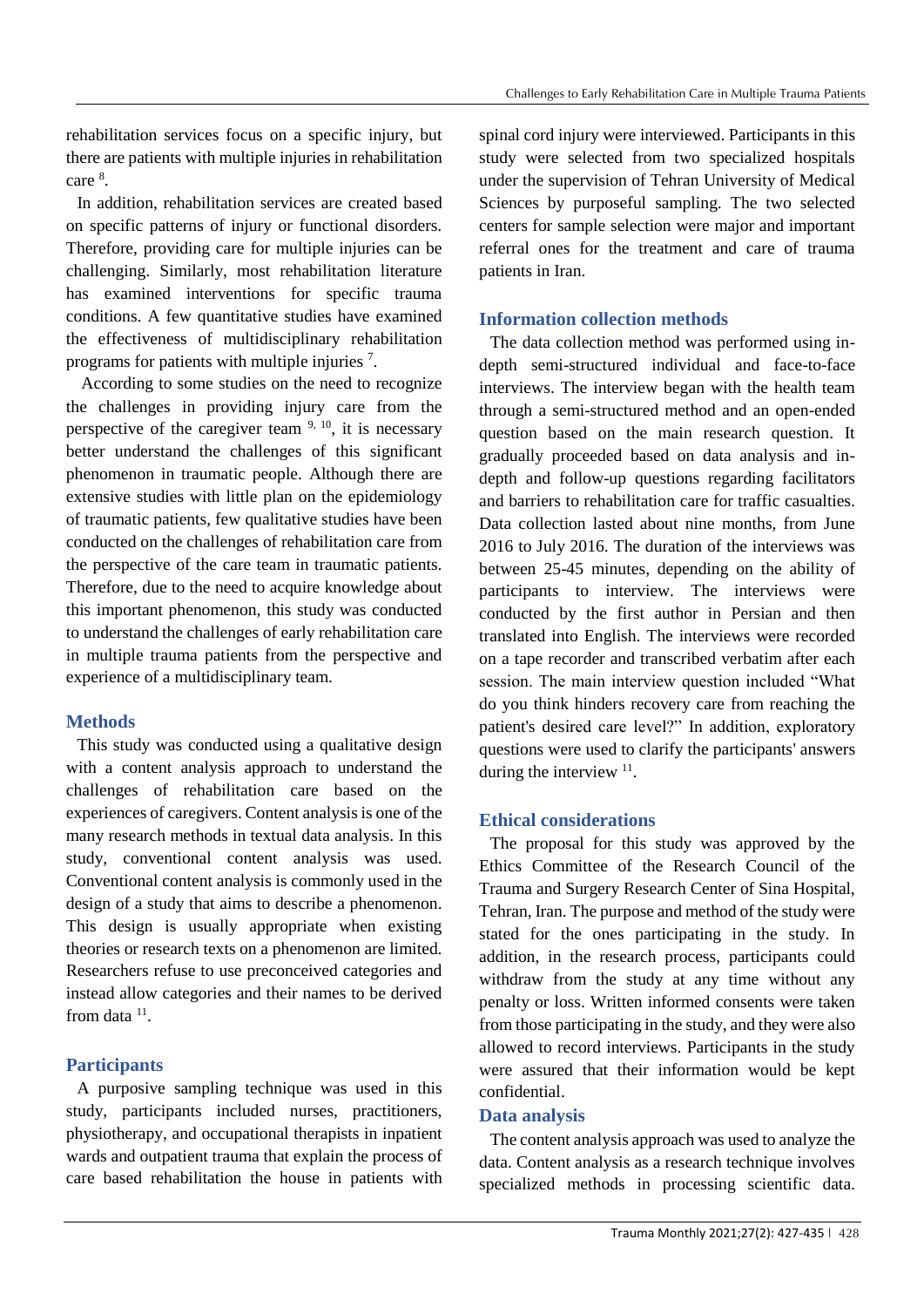Qualitative content analysis reduces data and gives them structure and order. Content analysis is a method of exploring the symbolic meanings of messages. The recorded interviews were transcribed verbatim on paper and read several times to gain a general sense of the data. The text of the interviews was divided into semantic units, which had been condensed. Condensed semantic units were abstracted and labeled by codes. The codes were then sorted by sub-themes and themes based on comparisons in terms of similarities and differences<sup>12</sup>.

# **Rigor**

In this study, peer checking was used to gain reliability. The data were independently coded and categorized by the authors. Then the themes from the analysis were compared with each other. In the disagreement about themes, the discussion among the authors continued until a general agreement was reached. Checking by members was also used to give a summary of the extracted themes to several study participants to confirm their experiences with the extracted themes. Careful auditing of the early stages of the study and during data collection was used to achieve the reliability of the research <sup>13</sup>.

### **Results**

In this study, we enrolled 13 participants and the sampling continued purposefully until data saturation. The participants were seven nurses, two doctors, three physiotherapies, and two occupational therapists in inpatient wards and outpatient trauma that explain the process of care-based rehabilitation the house in patients with spinal cord injury, and they were interviewed. All people lived in Tehran (Table 1). After continuous analysis and comparison, the two main themes related to rehabilitation care barriers from the multidisciplinary team perspective, included "Inadequate -supportive structure" and "lack of holistic care" as rehabilitation care challenges were extracted from the care team experiences. Table 2 shows the process of obtaining these themes, and sub-themes and their explanations are as follows.

| participants.    |                |                                            |  |  |
|------------------|----------------|--------------------------------------------|--|--|
| <b>Variables</b> | (N)/Min-Max    | <b>Median</b><br>(Interquartile)<br>range) |  |  |
| Age range (year) | $25 - 50$      | 42 (33-<br>45)                             |  |  |
| Gender           |                |                                            |  |  |
| Female           | 6              |                                            |  |  |
| Male             | 9              |                                            |  |  |
| Job status       |                |                                            |  |  |
| <b>Nurse</b>     |                |                                            |  |  |
| Physiotherapist  | 3              |                                            |  |  |
| Occupational     | $\overline{2}$ |                                            |  |  |
| therapist        |                |                                            |  |  |
| Physician        | 2              |                                            |  |  |
| Psychiatrist     |                |                                            |  |  |
| work experiences | $2 - 25$       | $15(8-20)$                                 |  |  |
| Total of the     | 15             |                                            |  |  |
| participants     |                |                                            |  |  |

| Table 1: Demographic characteristics of the studied |  |
|-----------------------------------------------------|--|
| participants.                                       |  |

| <b>Table 2:</b> Themes and subthemes resulting from the |  |  |
|---------------------------------------------------------|--|--|
| analysis process                                        |  |  |

| <b>Theme</b>  | Subtheme 1        | <b>Subtheme 2</b>   |
|---------------|-------------------|---------------------|
| Inadequate    | Inadequate        |                     |
| supportive    | supportive care   |                     |
| structure     | of trauma         |                     |
|               | patients          |                     |
|               | Incomplete        |                     |
|               | insurance service |                     |
|               | Insufficient      |                     |
|               | support in home   |                     |
|               | care              |                     |
|               | Limitation of     |                     |
|               | centers with the  |                     |
|               | trauma system     |                     |
|               | and specialized   |                     |
|               | services          |                     |
| Lack of       | Weakness of       | incomplete          |
| holistic care | belief in         | comprehensive       |
|               | rehabilitation    | evaluation          |
|               |                   | insufficient        |
|               |                   | competence          |
|               | Lack of systemic  | Failure in the team |
|               | care              | care system         |
|               |                   | Interruption in the |
|               |                   | continuation of     |
|               |                   | rehabilitation care |
|               | Inadequate        |                     |
|               | trauma            |                     |
|               | rehabilitation    |                     |
|               | guidelines        |                     |
|               | Lack of trauma    |                     |
|               | nurse             |                     |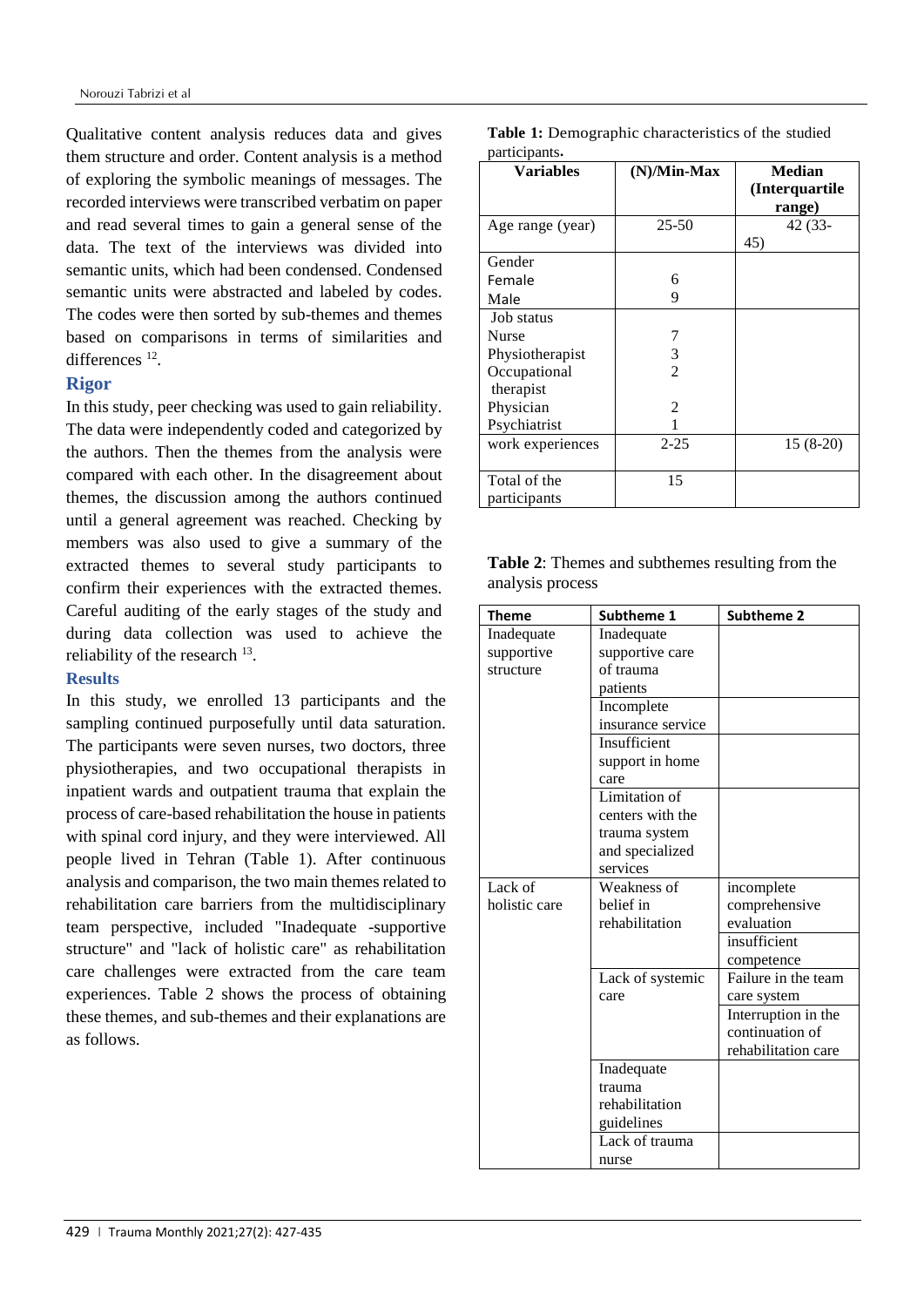# **Inadequate supportive structure**

The inadequate supportive structure was the main challenge extracted from the findings of this study, which continued for rehabilitation care from hospital exposure until after discharge. This category included four subcategories, namely insufficient government support for trauma patients, incomplete insurance services, inadequate support in-home care, and the limitation of centers with trauma systems and specialized services.

# **Inadequate supportive care of trauma patients**

Many participants were mentioned inadequate government support in various areas, such as the cost of several operations, care and treatment until recovery from the injury. Also, they were stated that there was no continued support for physical, and occupational problems, and for the cost and damages resulted from working days lost because of the accident while these issues have shaped many challenges for their lives:

"*The patient who leaves here has no source of support to solve his/her problems. Disability has a destructive effect on a person's life*." (An occupational therapist participant)

# **Incomplete insurance service**

According to the participant's experiences, the insurance coverage is inadequate for trauma patients, especially to accept all care and treatment measures for the first time. But, this issue has caused challenges due to incomplete insurance services in many cases of care experienced by participants in the study:

*In addition, insurance does not support following physiotherapy and occupational therapy, although some centers bill insurance companies. Many people in Iran become disabled after accidents, and whether or not the support of insurance companies can ensure their return to life is still unclear. I at least have experienced this period unsatisfactorily. A change in the insurance system is necessary to support accident disabled and injured people in our country*." (A physician participant from Welfare Organization)

# **Insufficient support in home care**

Inadequate support authorities and relevant organizations for home-care after trauma-related disabilities was another obstacle. According to the participants' experiences, some of the reasons behind the lack of adequate support of the injured for home care, included the lack of home visits due to high costs and lack of transportation facilities for therapists:

"*There is practically no patient visit at home in our society. Although the patient has to return home, he/she stays alone with thousand other issues such as problems from his/her accident, physical and mental problems, and other legal concerns*." (A nurse participant)

A number of therapists saw the lack of the workforce as an obstacle to caring for patients at home. One occupational therapist said:

"*Coordination, lack of manpower, financial problems and the inability to meet patients' demands are all barriers to patients' home visits*." (An occupational therapist participant)

# **Limitation of centers with the trauma system and specialized services**

Another challenge in providing rehabilitation care to multiple trauma patients was the limitation of centers with trauma systems and specialized services. The experiences of the participants showed that the injured and trauma patients were not followed up in specialized medical care centers:

" *We have not trauma centers like those in developed countries, and if the injured person needs specialized services, he/she cannot receive full care in health centers*." (A physician participant)

# **Lack of holistic care**

Based on the findings, the lack of holistic care system was identified as a critical obstacle in the care of trauma patients.

# **Weakness of belief in rehabilitation**

Based on the results, the lack of belief in rehabilitation was recognized as one of the most critical obstacles in the comprehensive care of accident casualties. The fragile trust in rehabilitation was the most crucial obstacle in providing comprehensive to prevent the extension of secondary disabilities in the injured. This theme had two subthemes such as inadequate competence and incomplete comprehensive evaluation.

# **Insufficient competence**

One of the subthemes of lack of holistic care was inadequate competence. This confrontation with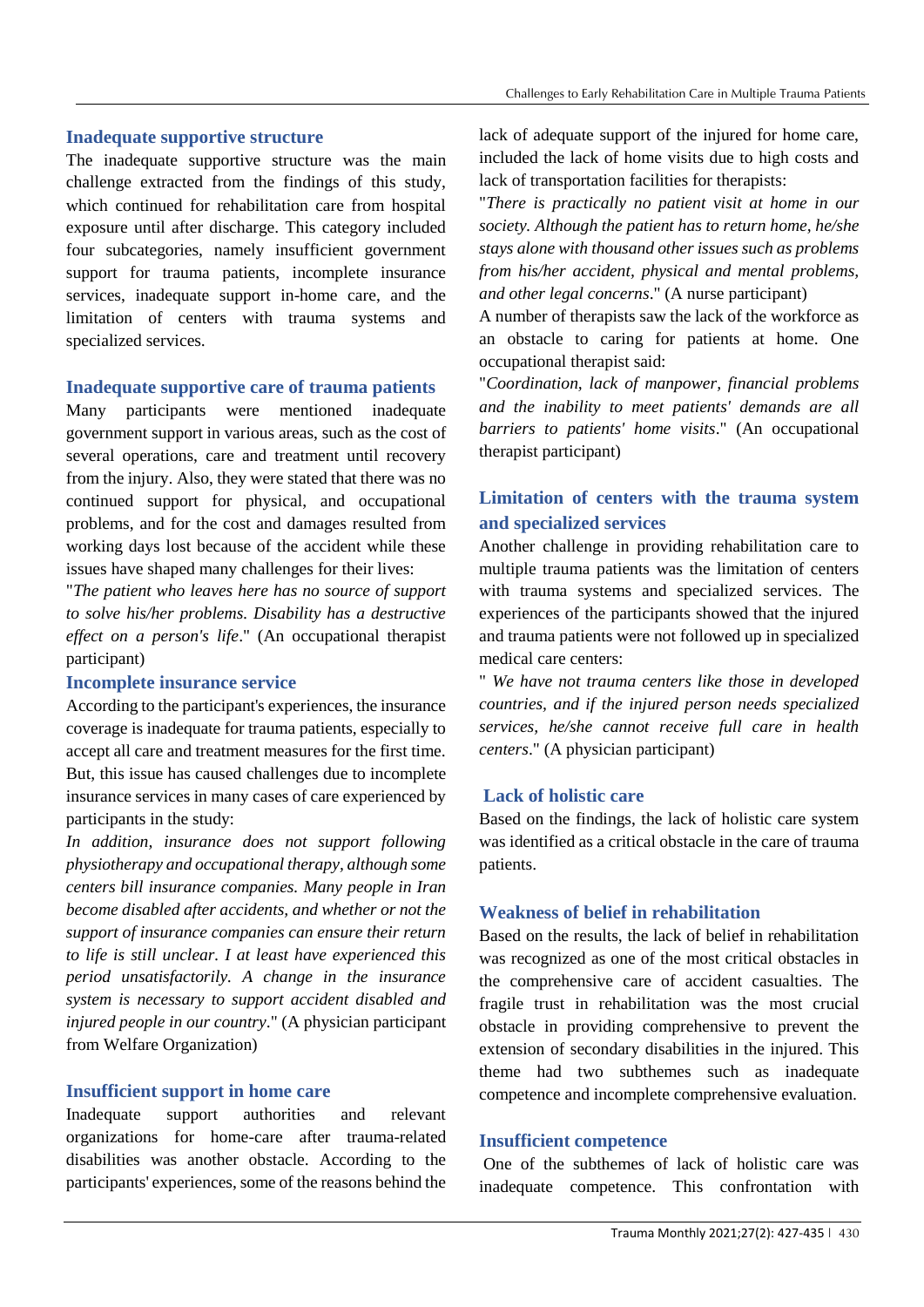insufficient competence started from encountering the injured in the hospital emergency department and continued.

" *Ten years ago, when we went over a patient without any training, we would shake the patient and quickly release him/her. However, today the situation has improved, but we have not reached the ideal. We must say that no non-specialist should touch the accident patient, but we also have a lot of non-specialist forces. For example, a resident moves the patient regardless of the spinal cord and clavicle injury, or the patient is passed over a thousand of holes with a stretcher. Of course, it is also very important how we receive the patient*." (A nurse participant)

Both caregivers and caretakers experienced the lack of specialized rehabilitation care from the first days of hospitalization. Starting early rehabilitation care prevents many unpleasant complications of the trauma. "*There are patients whose rehabilitation care has not been started at the first time after injury. So, problems and issues resulting from undiagnosed traumas or the addition of secondary traumas disrupted the patient's return process to the normal life*." (A nurse participant)

#### **Incomplete comprehensive evaluation**

Participants experienced the neglect of evaluation as an obstacle to the patient's recovery and as a cause behind an increasing period of the patient's return:

"*I have seen that a patient, who has not been examined comprehensively, has further complications. It has happened many times that the patient has not been evaluated comprehensively and an organ has been left behind and caused the patient not tolerate the rehabilitation program*." (A physiotherapist participant) Another participant said:

"*It is essential to get a complete history and do a comprehensive examination. Here we are confronted with that patient has not been comprehensively examined, and neither the doctor nor the nurse has performed the necessary history and physical assessment. So, he/she readmit to the hospital with further problems.* " (A nurse participant)

### **Lack of systematic care**

Lack of systematic care was one of the reasons for the weakness in providing team care and insufficient attention to the continuation of care for the injured, which was a main challenge experienced by most of the study participants. The category of non-systematic care included two subcategories of failure in the team care system and interruption in the continuation of rehabilitation care.

### **Failure in the team care system**

Another sub-concept was a failure in the team care system. The participants considered team care with the involvement of nurses as one of the essential members of the team, as one of the critical factors in solving the problems of the injured, and they experienced its failure in the care system of Iranian hospitals:

" *In a public hospital, the nurse does all the patient's work, such as occupational therapy, physiotherapy, etc., so that the patient can return to normal life. The physician does patient visit and physiotherapists also play a completely stereotypical role in the hospital, and these people are not related to each other at all*." (A nurse participant)

Therefore, in the team of hospital trauma care, only physicians and nurses were active who took care of the accident victim in the hospital. But, there was no coherent care team for this issue.

# **Interruption in the continuation of rehabilitation care**

One of the concerns of most participants in providing care was the interruption in the continuation of rehabilitation care so that after the patient was discharged from the ward, the patient couldn't reach the hospital or treatment center with a staff specialized in trauma rehabilitation:

"*I have no news of the patient after he/she leaves the clinic. Many patients skip treatment sessions and return to a worse condition after a long time. Unfortunately, this system is not implemented in the country at all."* (A physiotherapist participant)

#### **Inadequate trauma rehabilitation guidelines**

The necessary guidelines were inadequate for rehabilitation care in trauma patients. Study participants blamed insufficient care instructions for delayed and challenging recovery in the injured and experienced a lack of knowledge for non-standard team performance. "*We do not treat the accident patient according to the instructions, and therefore quality care may not be*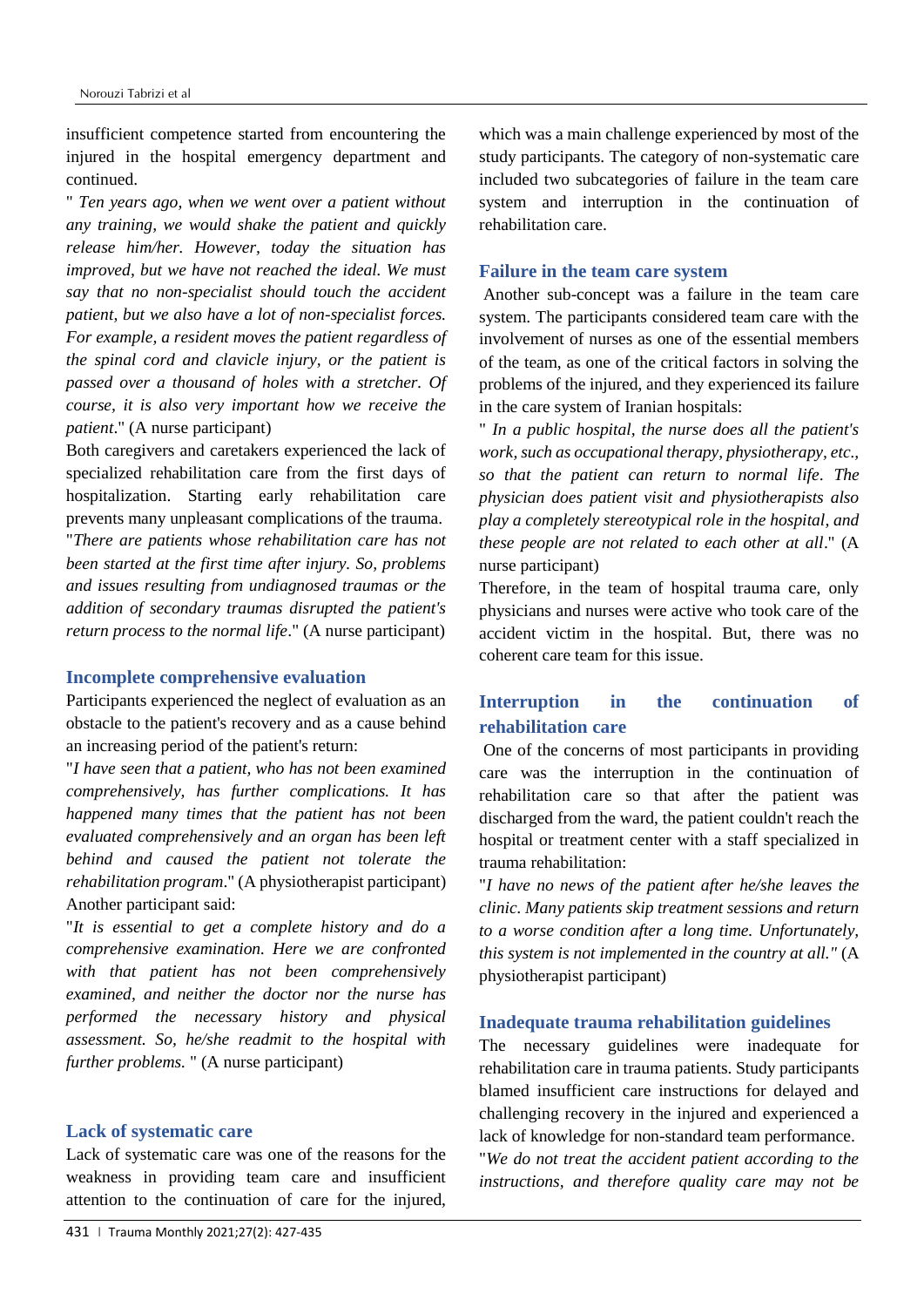*provided. In general, after discharge, for comprehensive and continuous care at home, we do not have any known standards so that we can provide the necessary care to the injured*." (A nurse participant)

Another participant experienced the lack of guidelines for training patients and ultimately improving their recovery:

"*We do not have a guideline to take care of traffic and other trauma injuries, and rehabilitation care has been neglected at all. To optimize the care of traffic victims and their families, we need to develop care guidelines as well as train medical staff to improve their recovery*." (A physician participant)

# **Lack of trauma nurse**

One of the sub-categories of lack of holistic care was the lack of a trauma nurse. According to the participants, one of the most significant challenges in the rehabilitation care of trauma patients was the lack of a trauma nurse. In principle, rehabilitation care of the patient is ignored and focused on standards of training and rehabilitation care. Participants stated that lack of competence in diagnosing needs and unfamiliarity with patients' problems, challenges, and care needs caused concerns for the injured:

"*In my experience, not everyone can work with these patients. They have their problems. Almost all of them suffer from mental crises resulting from the accident, a series of legal and insurance problems, lack of medical follow-up, and difficulty in correctly diagnosing physical problems. So, it is necessary to train a specialized nurse familiar with special expertise. In case of an accident or orthopedic patient, he/she should be trained as a suitable and qualified specialist. He/she should have at least six months of retraining to work in that special field and be able to help the patient, and he/she should support this patient anyhow."* (A nurse participant)

# **Discussion**

The experiences of the care team in this study were the non-supportive structure and lack of holistic care, respectively, which were finally conceptualized as "challenges of rehabilitation care in traumatic events". The lack of supportive structure was derived from the findings of this study as the main challenge. This category included several subcategories, such as the

limitation of centers with trauma systems and specialized services, insufficient government support for rehabilitation of trauma patients, incomplete insurance coverage, and inadequate support for home care. There are no trauma centers in Iran like those in developed countries. Therefore, if the injured person needs specialized services, he/she cannot fully receive them in health centers.

Other important factors were effective in the care of trauma patients, along with other factors, according to the perspective of the participant. These factors were human resources, specialized services, and equipment.

According to studies, the minimum clinical capabilities for each trauma center should be determined. Also, in each region, a list of active centers with detailed services should be prepared and organized. Trauma teams who provide intensive care should receive adequate training <sup>14-16</sup>. The results of the present study were the following studies of Khan et al. that showed the rehabilitation services were still not included as a part of care related to trauma. In principle, rehabilitation services were mostly insufficient after severe and extensive trauma, but this rate varied. In many medical centers, there has been no department for the rehabilitation of such patients <sup>17</sup>. This study was similar to the present study. Also, the results demonstrated that the traumatic patients were not followed up in specialized medical care centers after discharge. Nowadays, only a small number of patients suffering from severe disabilities after trauma receive ongoing specialist rehabilitation services. This evidence is consistent with situationbased models, which state that care delivery is determined by the underlying situation  $18$ . In this study, the underlying situation was described with limited facilities, services and shortage of specialized

Another challenge with the non-supportive structure was insufficient and incomplete insurance services. Pashaei et al. also stated that due to the lack of insurers' services, families were under severe economic pressure, and most of them complained about their inability to pay for the patient's treatment. They even considered these factors as the cause for delays in the patient's recovery and return to society <sup>19</sup> .

manpower.

Another obstacle to achieving optimal rehabilitation care was insufficient government support for the rehabilitation of trauma patients. The findings of this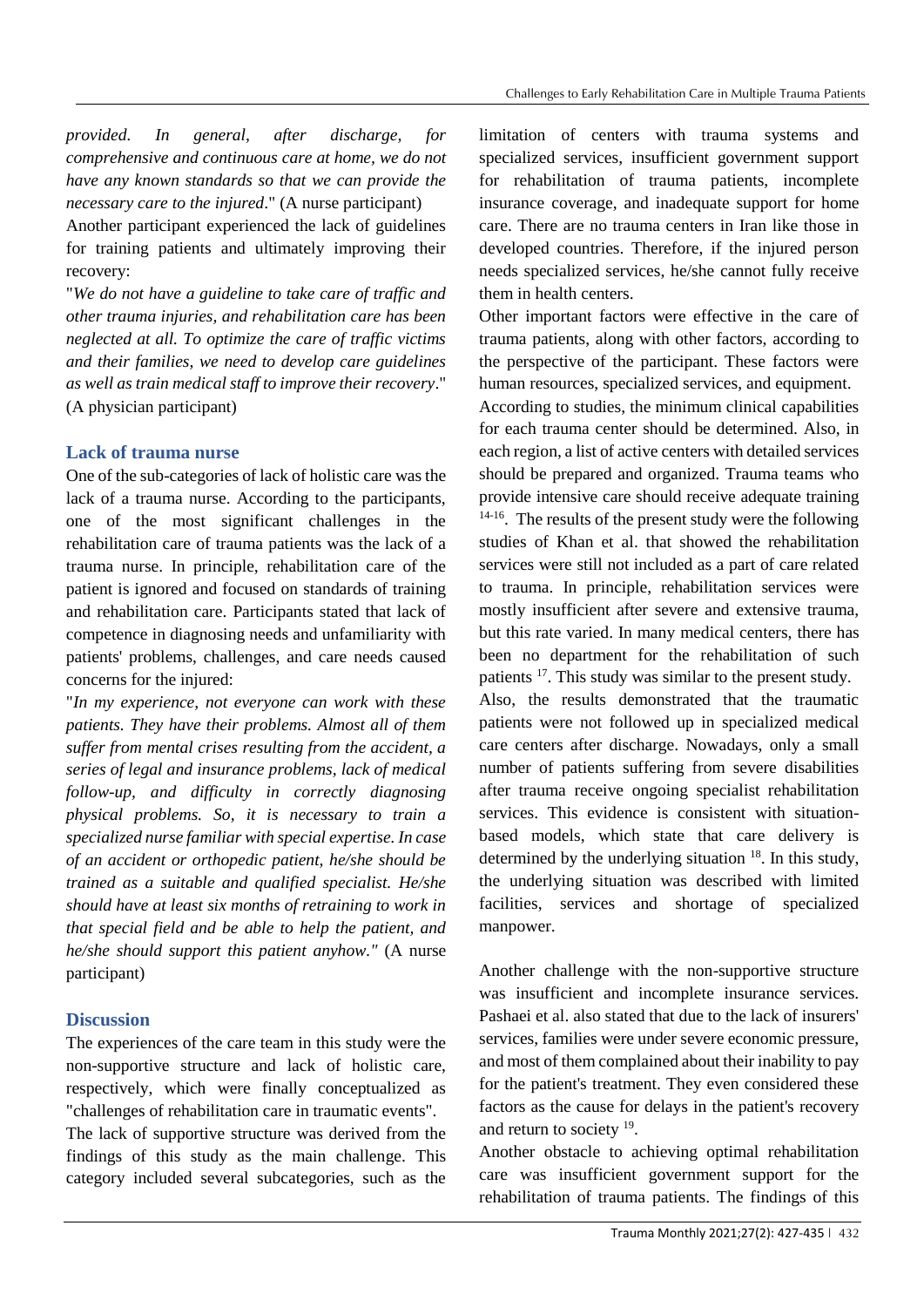study indicated that the government did not provide sufficient support in various areas such as care and treatment of casualties, their families, and continued support until returning to normal life. Economic and medical problems and the burden of damage caused by accidents and disabilities made their lives with many challenges. A review of trauma systems in developed countries showed that it was necessary to pay attention to rehabilitation care equipment and facilities and improve the quality of rehabilitation care for the return of trauma patients to society <sup>15, 20</sup>.

Trauma patients behind an acute hospitalization period have new problems with expansive impact on physical, mental, and other aspects of life. Home care plays a crucial role in returning patients to independent life, preventing disease complications, and reducing treatment costs. Home care (due to its unique economic, social, and care benefits using the power and capacity of families, NGOs, and the community) play a critical role in providing health services and helping the injured person return to the community faster  $2^1$ .

One of the characteristics of holistic care was the existence of obstacles such as lack of systematic care. There was evidence of a lack of follow-up of care for survivors of traumatic events in the study. The results indicated the patient cared during the hospitalization time. So that the patient was left in the community after discharge. Therefore, care after discharge would be done privately and at costs beyond tolerance. These findings were consistent with the results of a study performed by Christine et al., which aimed to assess the rehabilitation needs of patients discharged from the African Regional Trauma Center. The results of Christine's study showed that 17% of patients with significant physical dysfunction were followed up after discharge, and most patients with physical dysfunction were not followed up until they returned to their previous state <sup>22</sup>. Haghparast et al. also state that there was disruption in all stages of care from pre-hospital until after discharge in Iran  $2<sup>3</sup>$ . These results were similar to our study.

Another challenge in the present study was a failure in the team care system. The participants of the present study considered team care as one of the critical factors in solving problems of the injured, and they experienced failure in it in their centers. However, early trauma rehabilitation with team goals is essential in caring for injured patients. But, its most significant challenge in this study was doing it not as a team and in a disconnected manner. The findings were similar to the results of studies done by Haghparast et al. 23-28 and Delprado, which stated that a large part of rehabilitation services was provided by professionals who did not work in a single collection. It was often provided in a hospital ward privately in rehabilitation centers. However, there is evidence that rehabilitation will be much more effective if a health care team works together. One major challenge of holistic care challenges in trauma patients was the lack of a trauma nurse. The unskilled personnel, who were mainly working with trauma patients, created problems and challenges for the accident injured hospitalized. demonstrated that inappropriate workforce planning was also one of the reasons which led to poor organization in this area and reduced quality of care 25, 26,29 .

# **Conclusion**

The provision of comprehensive and systematic care by a competent care team is essential from the beginning of the initial phases of care to achieve the goals of trauma patients returning to life. In this study, it was presented as a challenge of comprehensive care to trauma patients. Knowing the challenges of rehabilitation care for trauma patients by a multi-professional care team with a specialized approach in a systematic manner help the health team to remove barriers of return to society; ultimately, it will increase the quality of care.

Furthermore, this study had some limitations. The main limitation of our study methodology was the challenging coordination with professors and colleagues due to their limited time, as well as limitation of the observer in inpatient wards, rehabilitation clinics, and emergencies by the head nurse of the hospital because of some problems and in some cases, lack of suitable space for interviews were the most critical implementation problems of this study. It is suggested doing a meta-analysis of qualitative research on facilitators and barriers to rehabilitation in traffic accident victims for further investigation.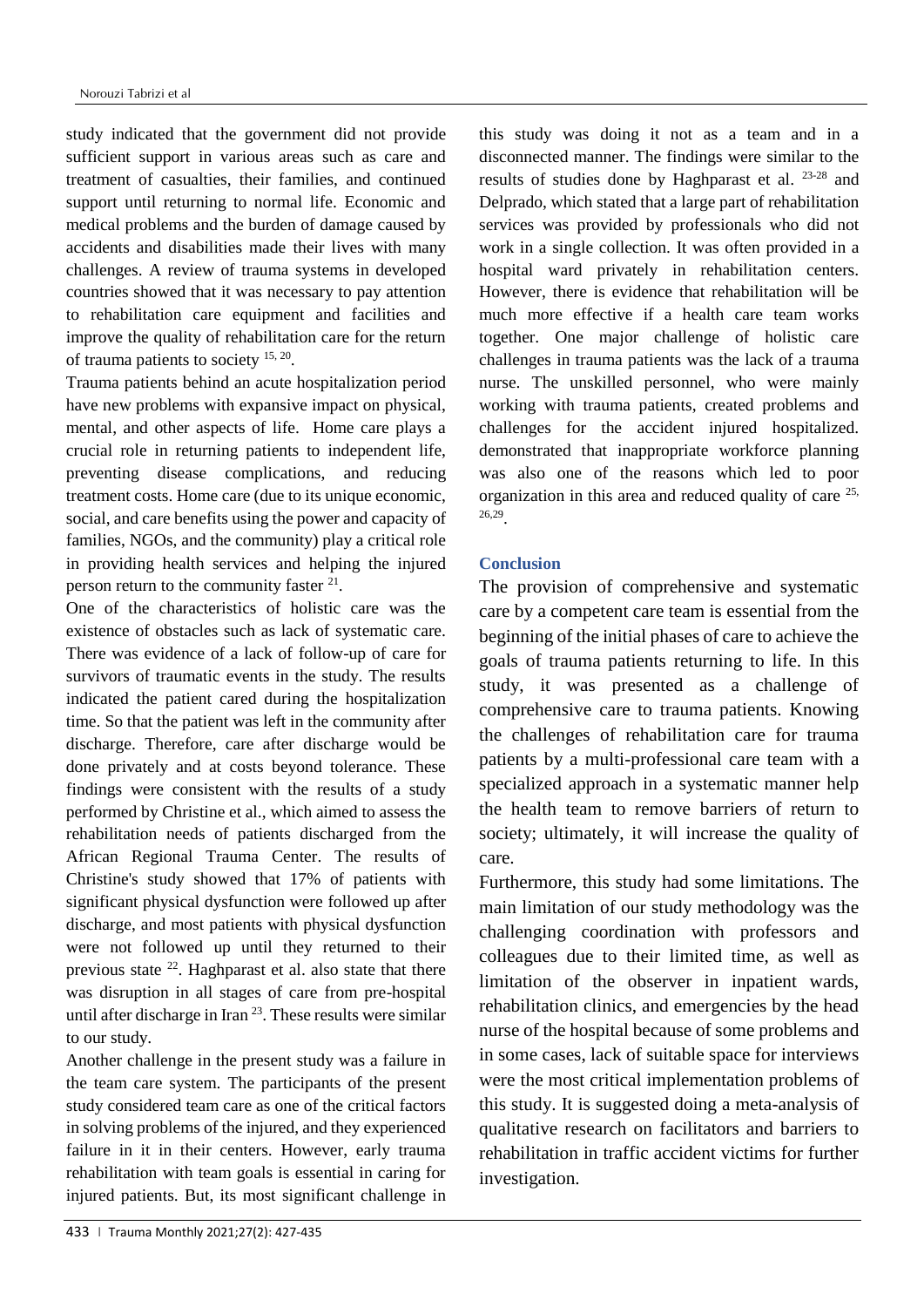#### **Limitations**

The main limitation of the methodology of our study was the use of the qualitative method for a deep understanding of the explanation of the rehabilitation care process in patients with multiple traumas. The present study was limited due to the quality of the selected methodology and the location of the study. Also, there was challenging coordination with bosses and colleagues due to time limitations and a lack of adequate space for interviewing participants.

#### **Acknowledgments**

There is no acknowledgement.

#### **Conflict of Interest Disclosures**

The Author(s) declare(s) that there is no conflict of interest.

#### **Funding Sources**

This research received grant from Sina trauma research center with number of 98-7654.

### **Authors' Contributions**

FP and KN responsible for suggesting topic, performing interviews, analyzing and interpreting the interviews, writing the manuscript. FP and MS was responsible for interpreting the interviews, helping to acquiring data, drafting and revising the article. SS analyzing the interviews, drafting and revising the article. VRM helping to translation, critical revise and drafting the article.

#### **Ethical Statement**

We certify that all applicable institutional and governmental regulations concerning the ethical use of human volunteers were followed during the course of this research.

#### **References**

1. Gray M, Chung J, Aguila F, Williams TG, Teraoka JK, Harris OA. Long-term functional outcomes in military service members and veterans after traumatic brain injury/polytrauma inpatient rehabilitation. Archives of physical medicine and rehabilitation. 2018;99(2): S33-S9.

2. Roth GA, Abate D, Abate KH, Abay SM, Abbafati C, Abbasi N, et al. Global, regional, and national age-sex-specific mortality for 282 causes of death in 195 countries and territories, 1980–2017: a systematic analysis for the Global Burden of Disease Study 2017. The Lancet. 2018;392(10159):1736-88.

3. World Health Organization. World report on Trauma. Geneva [Available from: https://www.who.int/news-room/factsheets/detail/road-traffic-injuries. 21 June 2021

4. Allbon P. Health system expenditure on disease and injury in Australia, 2004-05. Canberra: Australian Institute of Health and Welfare. 2010.

5. Azami-Aghdash S. Meta-synthesis of qualitative evidence in road traffic injury prevention: a scoping review of qualitative studies (2000 to 2019). Archives of public health. 2020;78(1):1-27.

6. McRae J, Smith C, Emmanuel A, Beeke S. The experiences of individuals with cervical spinal cord injury and their family during post-injury care in non-specialised and specialised units in UK. BMC health services research. 2020;20(1):1-11.

7. Khan F, Amatya B, Hoffman K. Systematic review of multidisciplinary rehabilitation in patients with multiple trauma. Journal of British Surgery. 2012 Jan;99(Supplement\_1):88-96.

Soberg HL, Moksnes HШ, Anke A, Ruise O, Ruie C, Aas E, et al. Rehabilitation Needs, Service Provision, and Costs in the First Year Following Traumatic Injuries: Protocol for a Prospective Cohort Study. JMIR Research Protocols. 2021;10(4): e25980.

9. Shabany M, Nikbakht Nasrabadi A, Mohammadi N, Davatgaran K, Yekaninejad M. Health Professionals' Experience of Barriers in Empowering People with Spinal Cord Injury: a Qualitative Inquiry. J Caring Sci. 2019;8(3):143-8.

10. Freeman L, Fothergill-Bourbonnais F, Rashotte J. The experience of being a trauma nurse: A phenomenological study. Intensive and Critical Care Nursing. 2014;30(1):6-12.

11. White MD, Marsh EE. Content analysis: A flexible methodology. Library trends. 2006;55(1):22-45.

12. Hsieh H-F, Shannon SE. Three approaches to qualitative content analysis. Qualitative health research. 2005;15(9):1277-88.

13. Phillips T, de Wet JP. Towards rigorous practice: A framework for assessing naturalistic evaluations in the development sector. Evaluation. 2017;23(1):102-20.

14. Beeharry MW, Moqeem K. The London Major Trauma Network System: A Literature Review. Cureus. 2020;12(12).

15. Nathens AB, Brunet FP, Maier RV. Development of trauma systems and effect on outcomes after injury. The Lancet. 2004;363(9423):1794-801.

16. Nikbakht-Nasrabadi A, Mohammadi N, Yazdanshenas M, Shabany M. Toward overcoming physical disability in spinal cord injury: a qualitative inquiry of the experiences of injured individuals and their families. BMC Neurology. 2019;19(1):171.

17. Khan F, Amatya B, Hoffman K. Systematic review of multidisciplinary rehabilitation in patients with multiple trauma. Journal of British Surgery. 2012;99(Supplement\_1):88-96.

18. Wang PP, Badley EM, Gignac M. Exploring the role of contextual factors in disability models. Disability and rehabilitation. 2006;28(2):135-40.

19. Pashaei Sabet F, Norouzi Tabrizi K, Khankeh H, Fallahi Khoshknab M. Rehabilitation needs of patients with physical disabilities due to traffic accidents for returning to the community: a qualitative study. Iranian Journal of Rehabilitation Research in Nursing (IJRN). 2014;1(1).